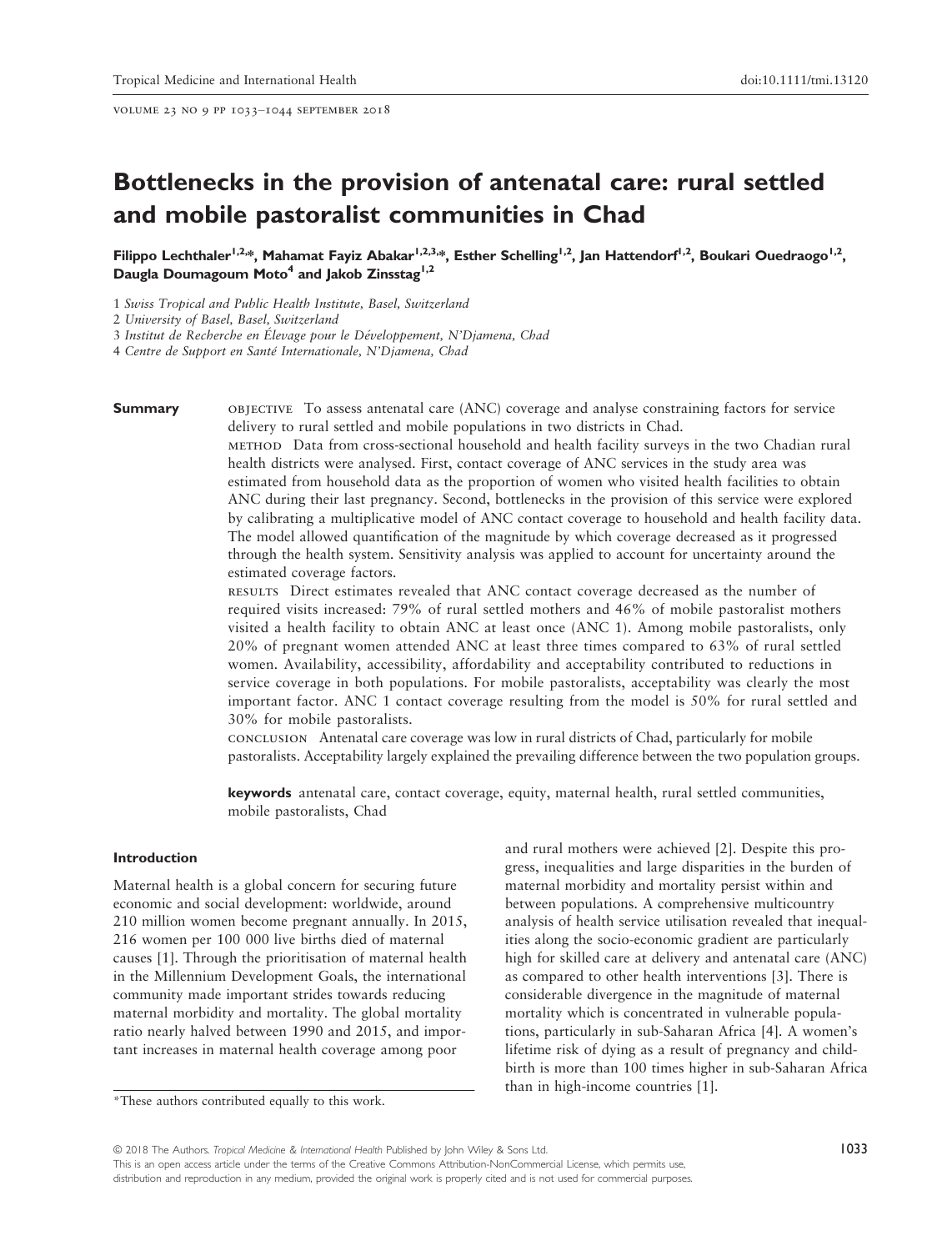In Chad, over 78% of the total population live in rural areas which are characterised by insufficiently equipped health centres. General health care is difficult to provide because of long distances, poor infrastructure, lack of electricity and clean water and most prominently the lack of qualified medical and nursing staff. Chad represents a particular case of inequality: maternal mortality rate is one of the highest in the world at 1099 per 100 000 live births, with only 30% of women being assisted by qualified personnel while giving birth in 2010 [5]. This figure is likely even lower in remote areas, especially for mobile pastoralists (3.5% of the population, which is presumably underestimated due to methodological shortcomings of censuses in mobile communities) who are particularly affected by low access to and provision of health services [6]. An extreme example among mobile pastoralist communities is immunisation, where vaccination coverage among livestock was significantly higher than for children [7, 8].

Effective maternal health service interventions such as ANC are associated with improved maternal and neonatal health outcomes [4]. Progress in provision of these services must meet a variety of demand- and supply-side requirements to finally reach the target population and generate the expected health gains, causing a cascade between the potential and effective health service coverage [9]. Bottlenecks to achieve effective coverage are generally defined as those requirements that cause the main difficulties for service provision. Identifying and evaluating the bottleneck constraints in health service delivery is paramount for setting intervention priorities.

Tanahashi [10] proposes a concept for measuring health service coverage and evaluating gaps in health service delivery. Adapted versions of this framework are widely used in research and evidence-based planning [11] and also to address bottlenecks in maternal health interventions [12, 13]. However, at the district and subdistrict level in low-income countries, there remains a considerable lack of understanding on barriers to affordable health service delivery [14]. Little is known about specific requirements of socio-economically disadvantaged and vulnerable groups [15], including mobile pastoralists in sub-Saharan Africa due to limited data availability and absence of demographic surveillance for these communities [16]. Modern maternal health policies must ensure that the needs of disadvantaged and marginalised populations are included as benefits of the interventions to reduce the disproportionate burden of poor maternal health, in Chad and elsewhere, and close the gaps between population groups [17].

This study assesses maternal health service coverage and analyses constraining factors for health service

delivery using the example of ANC in settled and mobile pastoralist communities in rural Chad. Data from crosssectional household and health facility surveys in two Chadian rural health districts (Yao and Danamadji) were analysed. The main purpose of this research is to gain knowledge on the bottlenecks responsible for gaps in maternal health service delivery. Stratifying the analysis for population subgroups provides necessary information to develop population-specific measures for service provision in rural areas and allow equitable access to essential health care.

# Methods

# Operational definitions

The operational definitions used to evaluate ANC coverage and bottlenecks in this study build on the Tanahashi framework [10]. These coverage measures reflect service provision across conditional stages: potential coverage in terms of availability, accessibility and acceptability of the service, and actual coverage, comprised of contact and effective coverage. Contact coverage describes the proportion of the target population in contact with the services, and the final effective coverage reflects the proportion of target populations that receive the health gains from the intervention. To study ANC coverage in rural Chad, the Tanahashi framework was adapted to match health service provision in resource-poor settings based on an analytical approach developed for sub-Saharan African countries [18]. Potential coverage was extended to include affordability, adequacy and acceptability as additional stages in the coverage cascade. The process of actually obtaining the health service must, therefore, meet the following requirements: first, it must be available. Subsequently, the service can only be used if it is accessible and affordable for the population. The organisation of the service must further meet client expectations (adequacy) and the characteristics of providers must match with those of clients, including the social and cultural values (acceptability). This extended framework was validated in the Sahel region by applying it to assess the coverage of a rabies dog mass vaccination in Mali [11, 19]. In the current analysis, contact coverage estimated by the proportion of the target population (pregnant women) who utilised ANC at least one time at a health facility during the last pregnancy was used as main outcome to assess the actual coverage. Bottlenecks were defined by the decrease in coverage between one stage and the next. Figure 1 shows a stylised visualisation and description of the coverage framework depicting an exemplary bottleneck between availability and accessibility coverage.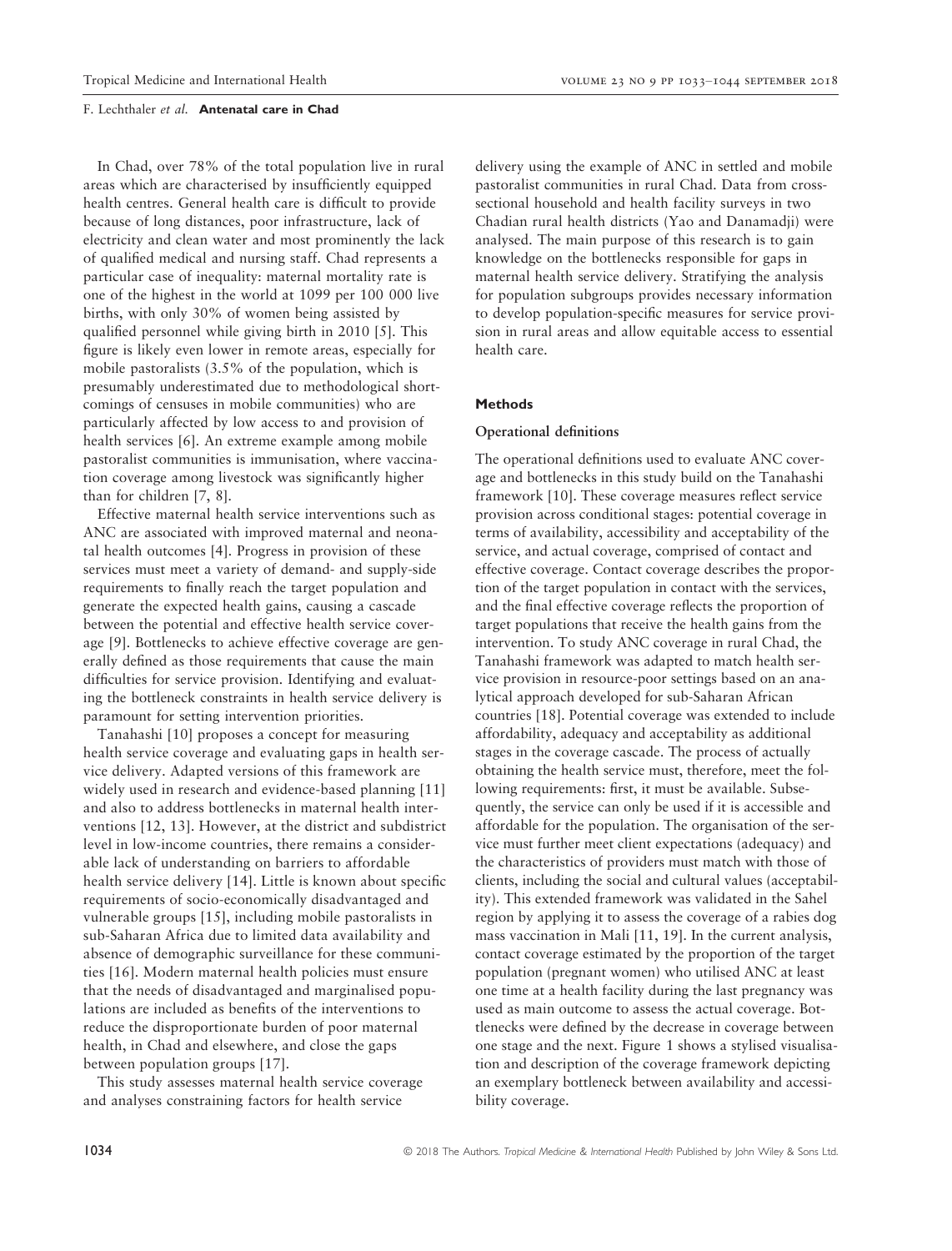| 100%       | Indicative coverage in % |                    | <b>Stages</b>          | Defintion                                                                                                              | Description                                                                                                                                 |                                                                                                             |
|------------|--------------------------|--------------------|------------------------|------------------------------------------------------------------------------------------------------------------------|---------------------------------------------------------------------------------------------------------------------------------------------|-------------------------------------------------------------------------------------------------------------|
|            |                          |                    | Target population      | Population in need of the service                                                                                      | In the case of ANC, the target population are pregnant<br>women                                                                             |                                                                                                             |
| Bottleneck |                          |                    | Availability coverage  | Proportion of the target population for whom the<br>service is available                                               | An ANC service which is available and appropriate for the<br>condition of the client in terms of human resources and<br>medicaments needed. |                                                                                                             |
|            |                          |                    | Accessibility coverage | Proportion of the target population for whom the<br>service is accessible                                              | The location of service points is in line with the location of<br>the pregnant women                                                        |                                                                                                             |
|            |                          | Potential coverage | Affordability coverage | Proportion of the target population who can<br>afford the service                                                      | Willingness and possibility to pay for the service                                                                                          |                                                                                                             |
|            |                          |                    |                        | Adequacy coverage                                                                                                      | Porportion of the target population for whom the<br>service meets the clients' expectations                                                 | The organisation of the service meets the clients<br>expectations (including reception, waiting time etc.). |
|            |                          |                    | Acceptability coverage | Proportion of the target population for whom the<br>characteristics of the providers match with<br>those of the client | The characteristics of the provider and the service match<br>the clients sociocultural values                                               |                                                                                                             |
|            |                          | coverage           | Contact coverage       | The proportion of the target population who use<br>the service                                                         | The proportion of the target populaiton which utilizes a<br>health facility to obtain ANC                                                   |                                                                                                             |
|            |                          | Actual             | Effective coverage     | The proportion of the target population who<br>receive the health gain from a service as<br>intended                   | The clients receive a service that has an impact on the<br>targeted health outcomes                                                         |                                                                                                             |

**Figure 1** Coverage measures and bottlenecks in the provision of antenatal care (ANC) services.

# Study area and survey design

The study was conducted in the Yao (Batha region) and Danamadji (Moyen-Chari region) health districts. The first district is located in central Chad and the latter in southern Chad along the border with the Central African Republic. Together, the two districts cover 31 functional health zones, defined as geographical areas of responsibility of a health facility, which provide health services for approximately 270 000 inhabitants [20]. Each district has one district hospital acting as secondary referral centre. All other health facilities are primary health centres. Both districts are seasonally populated by a substantial number of mobile pastoralist communities (mainly camel and cattle breeders of the Arab and Fulani pastoralist ethnic groups), with transhumance routes and areas of concentration. Transhumance refers to the seasonal movement of pastoralist communities and their livestock which occurs typically during the rainy season. Major transhumance routes are flexible according to availability of pasture for the livestock, but generally are between zones of concentration. Concentration zones are the spaces – that are rather stable but also move over years – where mobile pastoralists stay closer together, which is during the dry season near water points. During these stays in the concentration zones, mobile communities are much more stable and clustered in smaller and larger camps composed of several families.

Data were collected as part of the Projet d'Appui aux Districts Sanitaires du Tchad, phase 1 (PADS) project, a collaborative health system intervention for improving

maternal and new-born health in rural Chad between November 2014 and October 2018. Household and health facility baseline surveys were conducted in 2015 to monitor the effect and steer the PADS interventions. The two selected districts constitute the intervention area of this health implementation project.

The health facility survey was conducted in January 2015 in all 29 primary health centres of both districts to obtain information on the availability and quality of maternal health services.

The household survey was conducted in April and May 2015. Households with an adult mother of a child younger than 5 years were included. In total, 786 mothers from rural settled communities and 358 mothers from mobile pastoralist communities were randomly sampled. A stratified two-stage cluster sampling methodology was applied to achieve a representative sample of the two population groups in the study area. For rural settled populations, a two-stage cluster sampling methodology with probability of selection proportional to population was used. In the first stage, 47 villages were randomly selected using the official village list as a sampling frame. In the second stage, interviewers selected households after arrival at the centre of the cluster by spinning a pen to randomly determine the initial direction. The team then visited every second household along that trajectory and chose a predetermined number of households. Within each household, playing cards were used for random selection of study participants. For mobile pastoralist communities, a two-stage cluster sampling methodology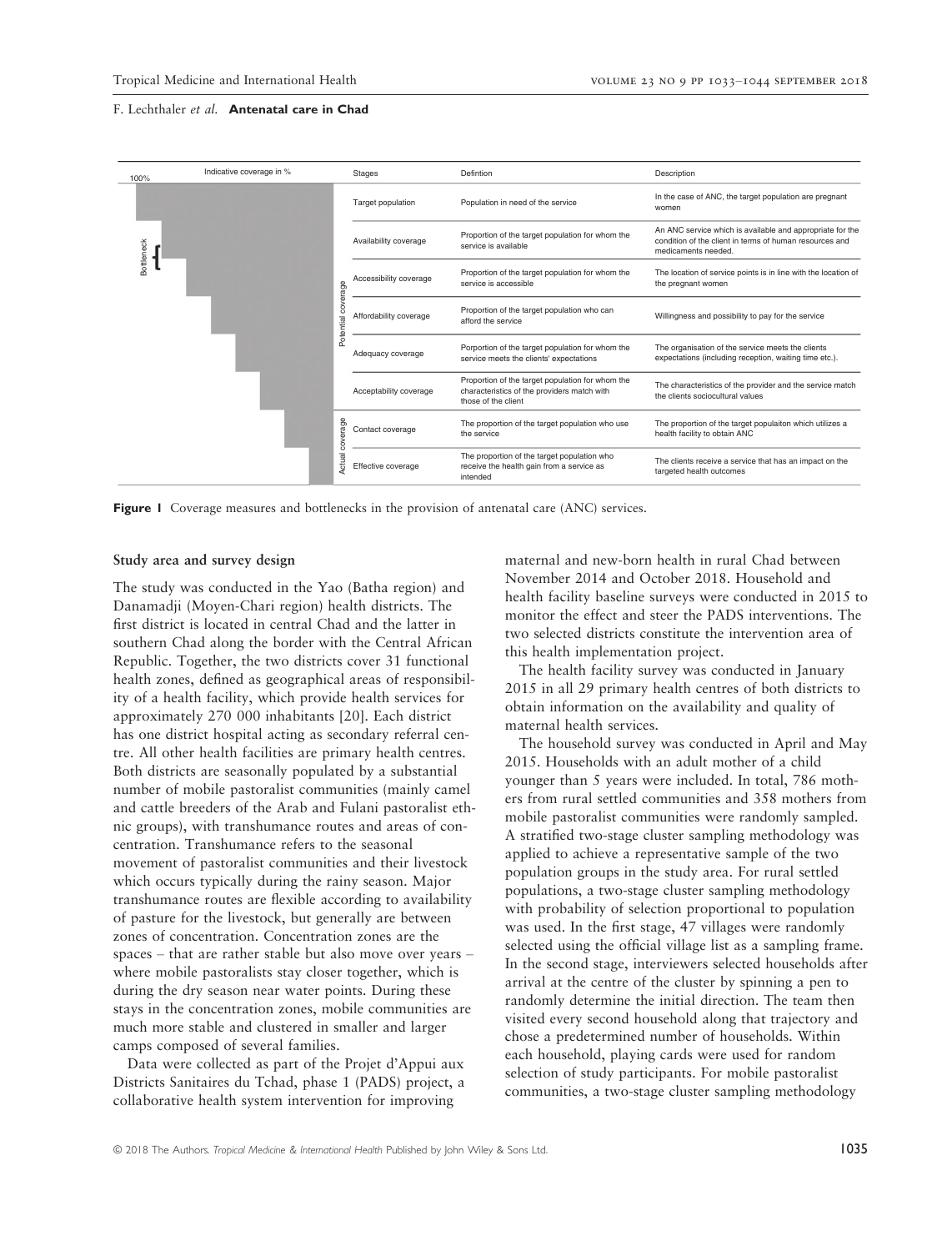with a similar probability of selection was used. In the first stage, 120 nomadic camps were randomly selected from the sampling frame, developed beforehand through a participatory mapping approach involving local veterinary and health staff. In the second stage, interviewers randomly selected three households in each camp and the participating mothers using playing cards.

Survey design and sample size calculation were guided by a focus on collecting the minimal essential data required to obtain a given precision of ANC utilisation rates for each population group. The proportion of pregnant women that visited a health facility to obtain ANC at least three times (ANC 3) was used as a primary endpoint, assuming average prevalence of 25% as noted in the last Multi Indicator Cluster Survey in Chad. Calculation of the sample size was done using the formulas of Bennett et al. [21] to obtain an estimate of the standard error of  $+/-0.025$ . The intra-class correlation coefficient was taken as 0.1. The number of selected clusters was similarly distributed across the two districts as population size for rural settled communities was in the same range according to the last national census [20]. Based on the presence of a similar number of camps in the two study districts, the population size of mobile pastoralists was also assumed to be approximately equal.

A structured questionnaire was developed covering utilisation of maternal and infant health services and sociodemographic characteristics. The basic structure of this questionnaire was adapted from the Demographic and Health Survey (DHS) tools and a household questionnaires previously used in a mobile pastoralist context in Chad [22].

An electronic data collection system was established based on Open Data Kit (ODK). Data analysis was conducted in R statistical software.

# Estimating contact coverage

The proportion of the target population (pregnant women) utilising a health facility to obtain ANC was used as main outcome to assess ANC contact coverage. Utilisation rates were estimated through reported service utilisation from the household survey. A generalised linear model with a binomial link function was used to account for the cluster structure of the sample integrating villages and camps as a random effect in the model specification. ANC 1, ANC 3 and ANC 4 utilisation rates as well as the proportion of mothers that delivered at home were estimated.

Multivariate regressions were applied to explore socioeconomic factors that best predict these outcomes. To group respondents by socio-economic status, an asset

index was created applying principal component analysis to participant responses on possession of assets [23]. This data reduction technique produces linear combinations of the variables (components) with the first component typically explaining a high proportion of the variation. Based on the asset index, households were then assigned to three socio-economic categories (the bottom 40%, the middle 40%, and the top 20%). Individual assets were reviewed by local health staff and validated through repeated pre-tests. Different assets were proposed for rural settled populations and mobile pastoralists to account for different life styles between the two subgroups.

# Assessment of bottlenecks

Bottlenecks in ANC service provision were assessed using a multiplicative specification of the coverage factors. At least one ANC (ANC 1) was used as a main coverage measure. The model allowed quantification of the magnitude by which coverage decreased as it progressed through the health system. In algebraic terms, the contact coverage of ANC services is described as a product of the factors  $\beta_{(i)}$  that relate to the five dimensions  $(n = 5)$  of potential coverage (availability, accessibility, affordability, adequacy and acceptability). Assuming the coverage factors to be independent, contact coverage can then be specified as a multiplicative term:

$$
Context coverage = \prod_{i=1}^{n} \beta_{(i)}.
$$

Values for the coverage factors  $\beta_{(i)}$  were primarily derived from the household survey. Survey participants who did not attend ANC were asked the reason. Questions were administered as open questions, and the interviewer assigned respondent answers to a pre-defined category (see Table 1). The process of correctly assigning open responses to answer categories was practiced during training of data collectors. The answer categories, in turn, were matched to the five coverage factors to derive proportions of respondents pertaining to a specific category. Suitability of the answer categories and assignment to the coverage factors were reviewed by local health experts and validated through repeated pre-tests in the study region. The answer categories and assignment to the coverage factors are presented in Table 1. The availability parameter was approximated, based on the health facility survey, through the average availability of folic acid (FeFo) for anaemia prophylaxis, as it is typically provided to women attending ANC.

For the multiplicative model to be accurate, individual factors are assumed to be mutually exclusive and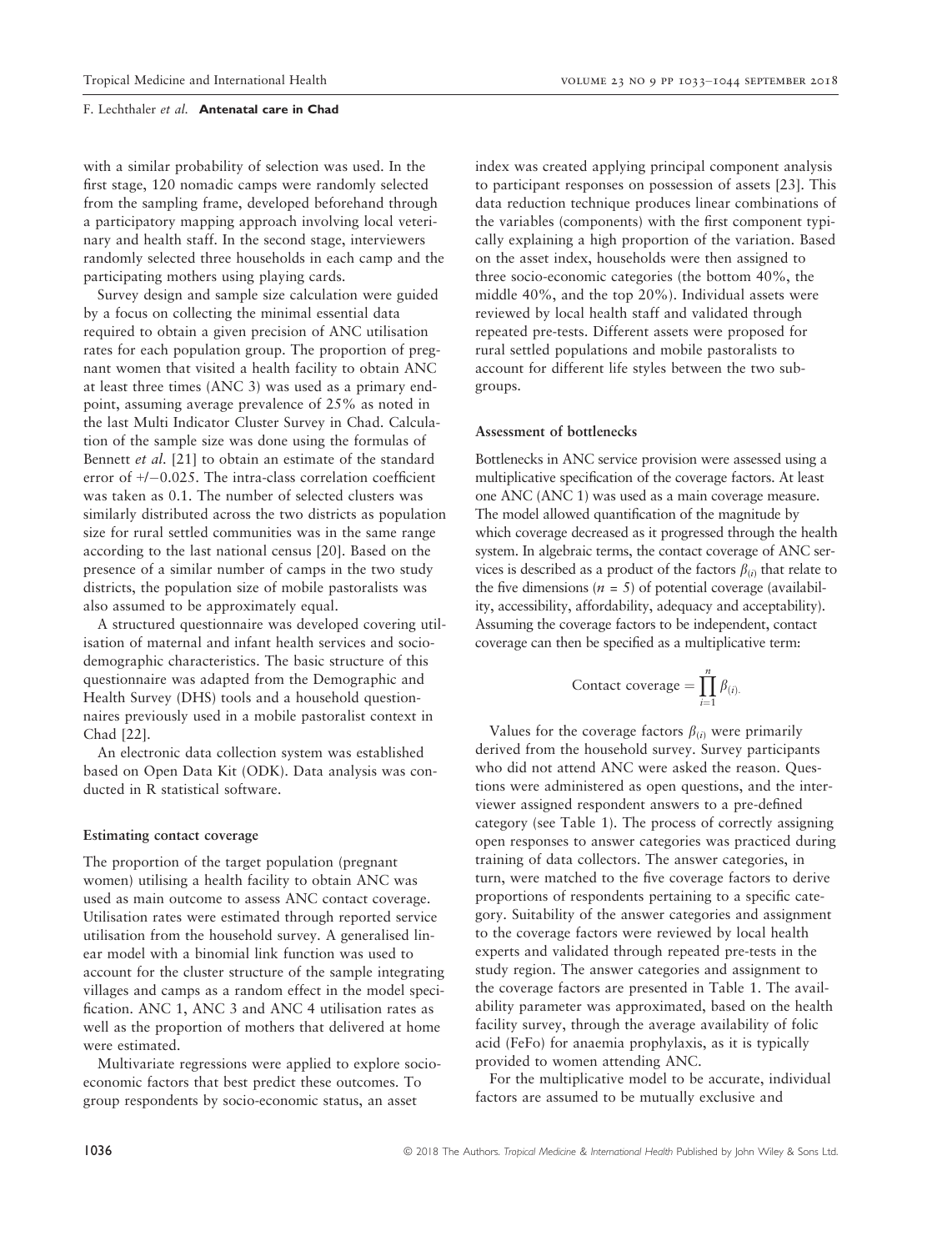| Table I Assessment of coverage factors |  |  |  |
|----------------------------------------|--|--|--|
|----------------------------------------|--|--|--|

| Coverage<br>factor        | Measure                                                                                                                                                                                      | Answer category in the household<br>questionnaire                                                |
|---------------------------|----------------------------------------------------------------------------------------------------------------------------------------------------------------------------------------------|--------------------------------------------------------------------------------------------------|
| Availability<br>coverage  | Health facility survey: Availability of folic acid (FeFo) for anaemia<br>prophylaxis, provided to women attending antenatal care (ANC)                                                       | NA                                                                                               |
| Accessibility<br>coverage | Household survey: proportion of interviewees who consider the<br>location of the service point as reason for not attending ANC                                                               | Hospital or health centre is distant                                                             |
| Affordability<br>coverage | Household survey: proportion of interviewees who consider direct<br>and indirect costs of the service as reason for not attending ANC                                                        | I do not have enough money to pay<br>for health care<br>I didn't have time to reach the facility |
| Adequacy<br>coverage      | Household survey: proportion of interviewees who consider the long<br>waiting time and reception at the service point as reason for not<br>attending ANC                                     | Bad reception (health staff is unpleasant)<br>Waiting time is too long                           |
| Acceptability<br>coverage | Household survey: proportion of interviewees who report that<br>visiting ANC is not their habit, that they are not sufficiently<br>informed and that they don't have the husbands permission | It is not our custom<br>It was advised to me<br>Lack of information                              |

uncorrelated. As factors,  $\beta_{(i)}$ , were principally calculated based on proportions of reported reasons for not attending ANC, the denominator for calculating these proportions was adjusted using the term  $(N_{\text{tot}} - \sum_{j=1}^{i-1} N_j)$  for  $i = 2, \ldots, n$ . N<sub>tot</sub> denotes the total number of participants (mothers with child) and  $N_i$  the number of responses with reason related to an antecedent coverage factors. Each reason was converted into coverage factors by calculating 1 minus the proportion. Robustness of the assumption related to the independence of the factor was evaluated by examining the distribution of multiple answers given by participants. Probabilistic sensitivity analysis was applied to address parameter uncertainty around the five coverage factors and to assess how the final model outcome and the according difference between population subgroups is affected. More specifically, normal distributions were constructed for the number of participant responses with the estimates of the survey being the most likely value (mean), and the standard deviation being 5% of the actual responses. Latin hypercube sampling was applied to allow for uncertainty around the estimated coverage factors. Contributions of variations in each single factor to the final model outcome were investigated by examining partial correlations between these factors and the contact coverage.

# Ethical approval

Ethical approval was given by the Ministry of Health, Chad. Participation was voluntary. All data were treated confidentially. Informed consent by all study participants was obtained and signed (or a fingerprint in the case of illiterate individuals). All interviews, discussions and

questionnaires were conducted in participants' local languages (specifically Chadian Arabic in Yao health district and Sara in addition to Chadian Arabic in the Danamadji district).

#### **Results**

# Socio-demographic characteristics of study participants

In total, 1144 interviews with mothers were conducted. The survey covered 786 mothers from rural settled and 358 mothers from mobile pastoralist communities. Sociodemographic characteristics of study participants are presented in Table 2. Mothers of both settled and mobile pastoralist communities were mainly in the age class of 21 and 30 years. The proportion of mothers below 21 years was higher in mobile pastoralist communities (30%) than in settled communities (19%). The mean educational level was considerably higher among rural settled mothers, with 41% of settled mothers having completed at least primary school as compared to 9% of mothers from mobile pastoralist communities.

# ANC contact coverage

Table 3 shows the direct estimates for ANC contact coverage as well as the rate of home delivery stratified for rural settled and mobile populations. ANC was differentiated according to the number of visits: at least one visit (ANC), at least three visits (ANC3) and at least four visits (ANC4). Contact coverage was systematically higher for rural settled populations. The proportions for ANC decreased with the number of required visits, ranging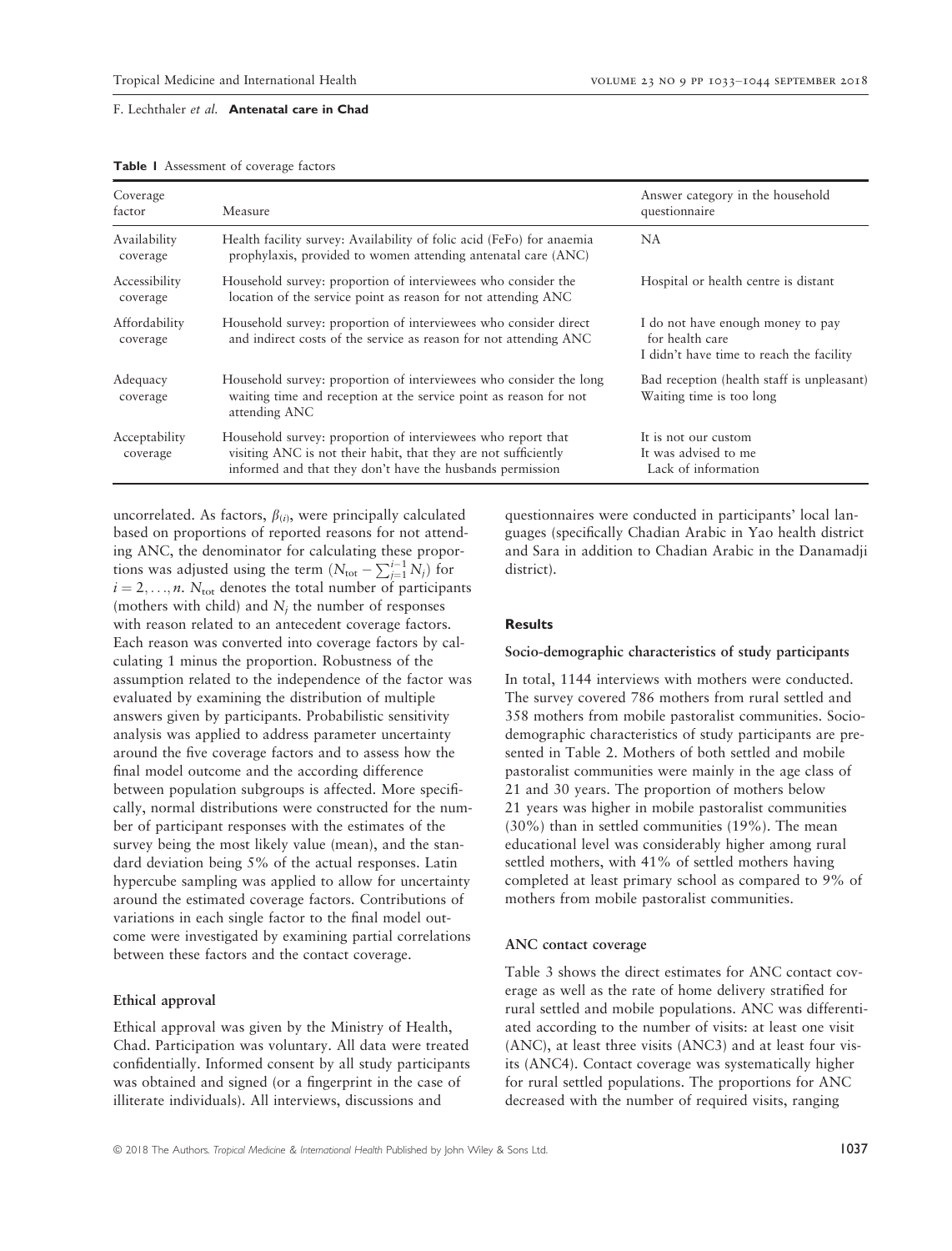| Rural settled populations  |                                                     | Mobile pastoralists        |                                                     |  |  |
|----------------------------|-----------------------------------------------------|----------------------------|-----------------------------------------------------|--|--|
| Sample size                | Frequency (% of<br>full sample)                     | Sample size                | Frequency (% of full<br>sample)                     |  |  |
|                            | 786 (69)                                            |                            | 358 (31)                                            |  |  |
| Age groups in years        | Frequency (% of<br>subsample)                       | Age groups in years        | Frequency (% of<br>subsample)                       |  |  |
| $16 - 20$                  | 147 (19)                                            | $16 - 20$                  | 105(30)                                             |  |  |
| $21 - 30$                  | 375 (48)                                            | $21 - 30$                  | 161(45)                                             |  |  |
| $31 - 40$                  | 219(28)                                             | $31 - 40$                  | 84 (23)                                             |  |  |
| $40+$                      | 45(6)                                               | $40+$                      | 8(2)                                                |  |  |
|                            | Frequency (% of                                     |                            | Frequency $\frac{6}{6}$ of                          |  |  |
| <b>Education</b> level     | subsample)                                          | <b>Education</b> level     | subsample)                                          |  |  |
| Primary school             | 324(41)                                             | Primary school             | 34(9)                                               |  |  |
| Secondary school           | 129(16)                                             | Secondary school           | 4(1)                                                |  |  |
| Higher education           | 9(1)                                                | Higher education           | 0(0)                                                |  |  |
| Main ethnic groups         | Frequency (% of subsample in<br>one study district) | Main ethnic groups         | Frequency (% of subsample in<br>one study district) |  |  |
| Main group Yao: Boulala    | 378 (85)                                            | Main group Yao: Arab       | 137 (68)                                            |  |  |
| Main group Danamadji: Sara | 385 (86)                                            | Main group Danamadji: Arab | 167(87)                                             |  |  |

|  |  |  |  | <b>Table 2</b> Socio-demographic characteristics of study participants |  |  |  |
|--|--|--|--|------------------------------------------------------------------------|--|--|--|
|--|--|--|--|------------------------------------------------------------------------|--|--|--|

from 79% to 29%. For mobile pastoralists, only 46% of pregnant women attended ANC at least one time, 20% at least three times and 9% at least four times. 87% of the rural settled and 92% of the pastoralist mothers delivered their last child at home.

Antenatal care visits and homebirths were significantly associated with a higher socio-economic status of the household and with being in the district of Danamadji (Table 4). Although utilisation rates of health services were systematically lower for mobile pastoralists, shown in Table 3, associations in the regression model are not significant.

### Assessment of bottlenecks

Coverage factors were principally derived from the study participant reported reasons for non-participation allowing for multiple answers. Thus, individual factors are not a priori mutually exclusive and can therefore not be assumed to be uncorrelated. The distribution of the reported answers reveals, however, that the majority of participant answers could be matched to a single factor, which generally supports the independence assumption and, thus, the application of the multiplicative model. In particular, 59% of answers from an individual

participant were assigned to a single factor for rural settled populations and 72% for mobile pastoralists.

Figures 2 and 3 depict the multiplicative relation as specified by the coverage model differentiating between the single factors  $(\beta_{(i)})$  and its cumulative effect.

In both population groups, the availability factor had the same effect as it was calculated based on the availability of folic acid in the health facilities (contributing up to 82% to contact coverage). A substantial number of respondents from both communities considered long distances as a reason for not attending ANC. Translated into a coverage factor, accessibility contributed almost equally to the ANC contact coverage in both populations (82% for rural settled populations and 80% for mobile pastoralists).

As shown in the regression analysis results (Table 4), health service utilisation was closely associated with the socio-economic status of the population. In the coverage model, willingness and ability to pay for health service together with time spent as an indirect cost were expressed as an affordability factor that reduces the service's coverage. The result indicates that affordability contributed equally to reduction in coverage, 86% for both populations.

The way that health services are organised in terms of reception, hospitalisation and care provision (adequacy) is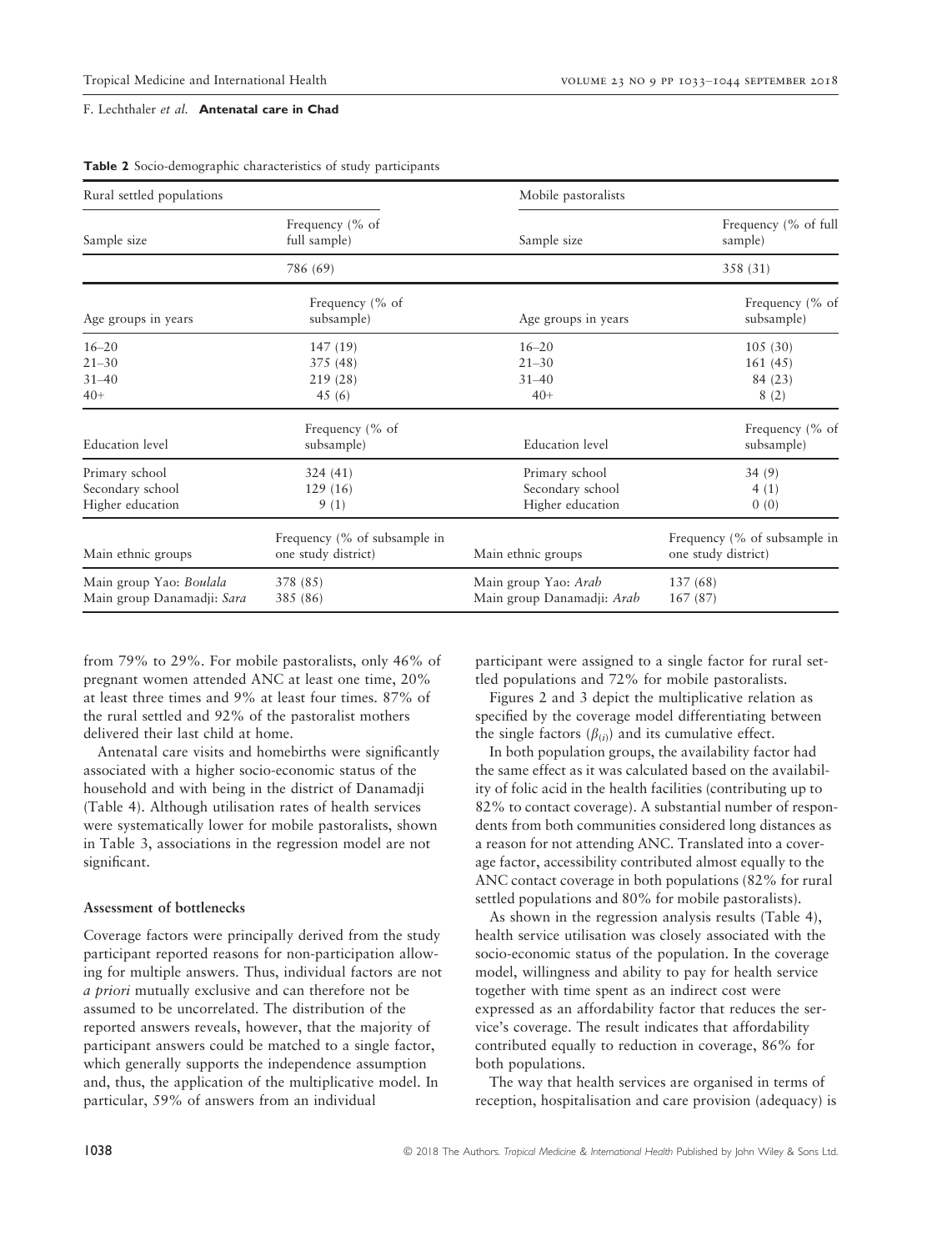| <b>Table 3</b> Utilisation of maternal health services |  |  |  |  |  |
|--------------------------------------------------------|--|--|--|--|--|
|--------------------------------------------------------|--|--|--|--|--|

|                                         | Any visit to antenatal<br>care $(ANC)$ $(95\%$ CI) | At least three ANC<br>visits $(95\% \text{ CI})$ | At least four ANC<br>visits $(95\% \text{ CI})$ | Homebirth<br>$(95\% \text{ CI})$ |
|-----------------------------------------|----------------------------------------------------|--------------------------------------------------|-------------------------------------------------|----------------------------------|
| Rural settled population<br>$(n = 786)$ | 79% (71–85)                                        | $63\%$ $(55-71)$                                 | $29\%$ (23-36)                                  | 87% (77–93)                      |
| Mobile pastoralists ( $n = 358$ )       | $46\%$ (40-53)                                     | $20\%$ (12–32)                                   | $9\%$ (3-23)                                    | $92\%$ (81–97)                   |

Table 4 Association between the utilisation of maternal health services, and socio-demographic and geographical variables

|                                                          | ANC <sub>1</sub>     |         | Homebirth           |         |  |
|----------------------------------------------------------|----------------------|---------|---------------------|---------|--|
|                                                          | OR (95% CI)          | P value | OR (95% CI)         | P value |  |
| Belonging to the intermediate socio-economic<br>category | $1.48(0.66-3.34)$    | 0.34    | $0.66(0.30-1.47)$   | 0.31    |  |
| Belonging to the rich socio-economic category            | $2.86(1.01 - 8.05)$  | 0.04    | $0.29(0.10-0.86)$   | 0.02    |  |
| Living in the Danamadji district                         | $7.01(3.34 - 14.70)$ | < 0.01  | $0.11(0.03 - 0.49)$ | < 0.01  |  |
| Belonging to the sedentary population                    | $1.03(0.28 - 3.82)$  | 0.97    | $0.93(0.14 - 6.18)$ | 0.94    |  |
| Secondary school completed                               | $1.54(0.59 - 4.02)$  | 0.38    | $0.28(0.11-0.76)$   | 0.01    |  |



Figure 2 Contribution of parameters determining the contact coverage of antenatal care services among rural settled populations.

expected to contribute to the coverage of a given health service. When these elements meet client expectations, then the service's coverage is not expected to be considerably reduced. In fact, adequacy represents the parameter with the highest value among all factors for both populations (it contributed up to 99% to contact coverage).



Figure 3 Contribution of parameters determining the contact coverage of antenatal care services among mobile pastoralists.

The acceptability parameter revealed the lowest value compared to the remaining factors and was particularly low for mobile pastoralists (81% among rural settled and only 52% among mobile pastoralists) contributing considerably to the reduction of contact coverage. Acceptability implies that participants have enough and appropriate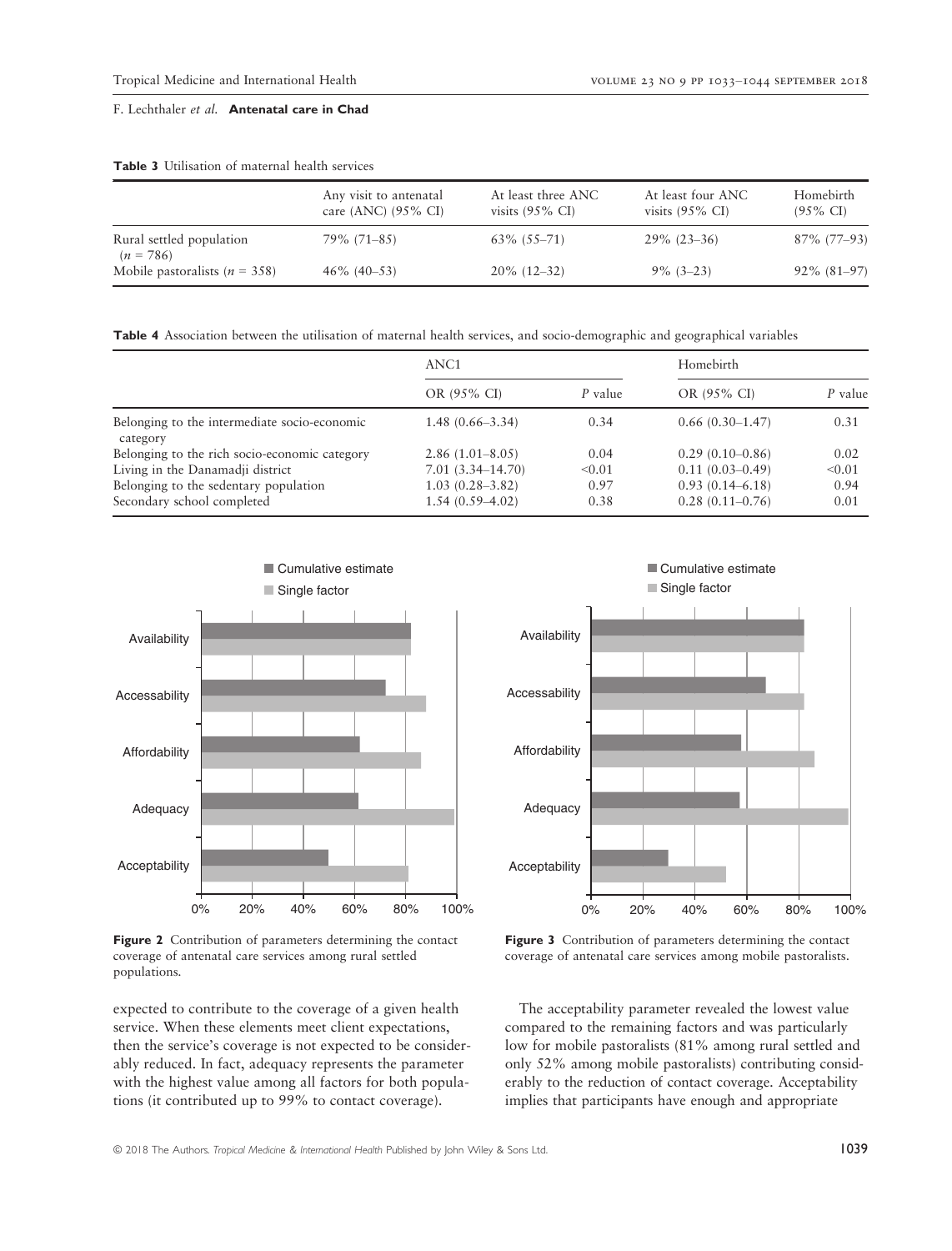information about ANC services and that the service corresponds with their socio-cultural values. In fact, 'not in our habits', 'not having husband's permission' or 'lack of information' were often reported by participants as reasons for not attending ANC. For mobile pastoralists, acceptability clearly stood out as a major reported reason among participants who did not attend ANC.

According to the multiplicative model, ANC 1 contact coverage is 50% for rural settled populations and 30% for mobile populations and is lower than the direct estimates presented above.

# Sensitivity analysis

Probabilistic sensitivity analysis showed that results are robust to inclusion of uncertainty. Looking at the



Figure 4 Empirical density function of the model result (contact coverage).

empirical density functions in Figure 4, it can be noted that the contact coverage was with high probability between 0.47 and 0.51 for rural settled and between 0.25 and 0.33 for mobile populations. The according functions did not overlap, suggesting that the difference in contact coverage of ANC services between rural settled and mobile populations persisted also when accounting for parameters uncertainty.

The partial correlations presented in Figure 5 measured how strong the linear associations were between the contact coverage and each coverage factor, after removing the effect of the other factors. For both populations, adequacy was weakly related to the final outcome. On the other hand, contact coverage was considerably sensitive to availability, affordability and acceptability. For nomadic populations, acceptability was the most sensitive factor, whereas availability, affordability and acceptability appeared to be equally important for rural settled populations.

#### **Discussion**

Our study found that the coverage of ANC services in rural Chad is low. The rate of respondents who attended at least one ANC visit among settled populations was 79%, while that among mobile pastoralists was only 46%. According to the national DHS survey conducted in 2014, 59% of rural mothers between 15 and 49 years in Chad attended at least one ANC during pregnancy, which lies between the utilisation rate estimated for rural settled and mobile populations in the present study. Consistent with our findings, the national estimates for rural areas decreased with the number of required visits: 54% attended ANC at least three times and 26% at least four times (the national health system policy in Chad requires a minimum of four antenatal visits). These figures are well above the estimated utilisation rate of mobile



Figure 5 Partial correlation coefficients between the model outcome (antenatal care contact coverage) and each coverage factor.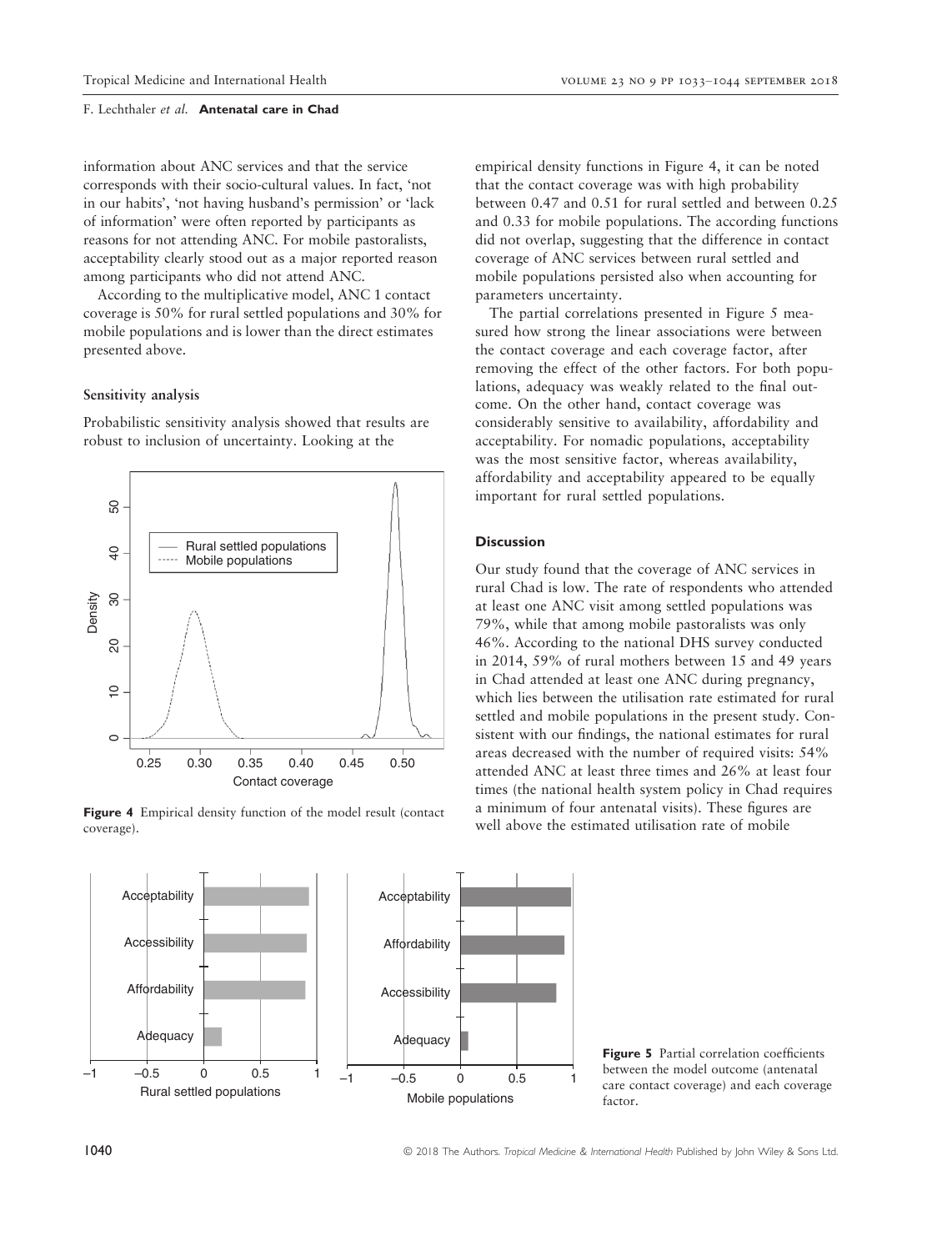pastoralists in the study districts (20% attended ANC at least three times and 9% at least four times) and are roughly covered by the 95% confidence interval of the according utilisation rates for rural settled populations (63% attended ANC at least three times and 29% at least four times). Both communities in the two study districts had high rates of home birth attendance (87% of rural settled and 92% of mobile populations), meaning only very few mothers benefitted from skilled assisted delivery at a health facility. This corresponds with the latest DHS estimates that indicate that in rural Chad, 85.3% of the mothers gave birth at home. In general, compared to rural settled populations, mobile pastoralists in the study districts revealed larger deviations from national (rural) averages of ANC utilisation and facilitybased delivery which were systematically below these estimates. This confirms the inherent inequality of maternal health service contact.

Antenatal care contact coverage was significantly associated with high socio-economic status of respondents and geographical factors. This was expected as maternal health service utilisation is known to be associated with the socioeconomic situation of women. For example, analysis of data issued from health and demographic surveys conducted in 31 countries revealed that for the poorest women (those in the poorest wealth quintile) the odds of having a skilled attendant at delivery are 94% lower than those in the highest wealth quintile [24]. Similar patterns linking maternal health utilisation and more generally health service utilisation with high socio-economic status were documented in low-income countries aiming at addressing the inequity in health service delivery between and within countries [25–27]. With regard to the geographical factor, in line with our findings, the latest DHS survey confirms a large difference in ANC attendance between the two regions where the study districts are situated: only 26% of the mothers have attended at least one ANC in Batha region (Yao district) as compared to 81% of the mothers in Moyen Chari region (Danamadji district). The latter district is generally known to be better equipped in terms of infrastructure including health services, which might be an explanation of the low utilisation rate in Yao. A recent study indicates that the quality of services is found to be higher in the Danamadji health district than in Yao in terms of structural attributes [28].

To explore bottlenecks in provision of ANC services and enable the population-specific design and optimisation of interventions, a multiplicative model of ANC contact coverage was calibrated to household and health facility data. The model gave an ANC contact coverage of 50% for rural settled population and 30% for mobile pastoralists, which mirrors the differences in the directly

estimated contact coverage (utilisation rates) between the two populations groups. The model outcome corresponds roughly with the percentage of mothers attending ANC at least three times.

Five coverage factors were used to quantify the bottlenecks in ANC service provision: availability, affordability, accessibility, adequacy and acceptability. Although availability was calculated primarily based on folic acid availability at health facilities, other factors should be considered such as the availability of qualified health personnel for ANC. Results from a qualitative study on access to maternal health services conducted in the same study region showed that mothers mentioned concerns with the availability of qualified personnel in health centres mirroring the fact that maternal health services are usually provided by matrons. Furthermore, quality of care as well as the availability of medications and prescriptions were considered as barriers to access maternal health services [29].

Accessibility contributed equally to contact coverage among both study populations, by up to 82%, which is relatively high. Consideration should be given regarding travel distances to health centres, which are often mentioned as reasons for not attending ANC at health facilities especially in rural areas of developing countries. Poor road conditions, especially during the wet season, and long distances between health facilities and households (both in villages and camps), pose transportation challenges for pregnant women [30–33]. This corresponds to the results of the qualitative study, where rural settled and nomadic mothers raised concerns about the distance to health facilities [29].

Affordability contributed to contact coverage with 86% for both rural settled and nomadic populations which is comparable to the accessibility dimensions. Issues with ability to pay for ANC services are typically related to transport, waiting time and sometimes bribes in exchange for better services. Mothers from settled populations generally showed more concern about the costs related to ANC attendance and assisted delivery at a health facility [29]. This could be partially explained by the fact that mobile pastoralists have more possibilities to cover costs related to health services through relying on sale of livestock while the majority of rural settled populations depend only on agricultural activities.

Although adequacy clearly represented the least important coverage factor, findings from the qualitative study revealed that poor reception, such as health personnel being unpleasant, and long waiting time were considered as reasons for not attending ANC for both settled and mobile populations [29]. Nonetheless, only very few respondents in both communities did not attend ANC due to a lack of adequacy.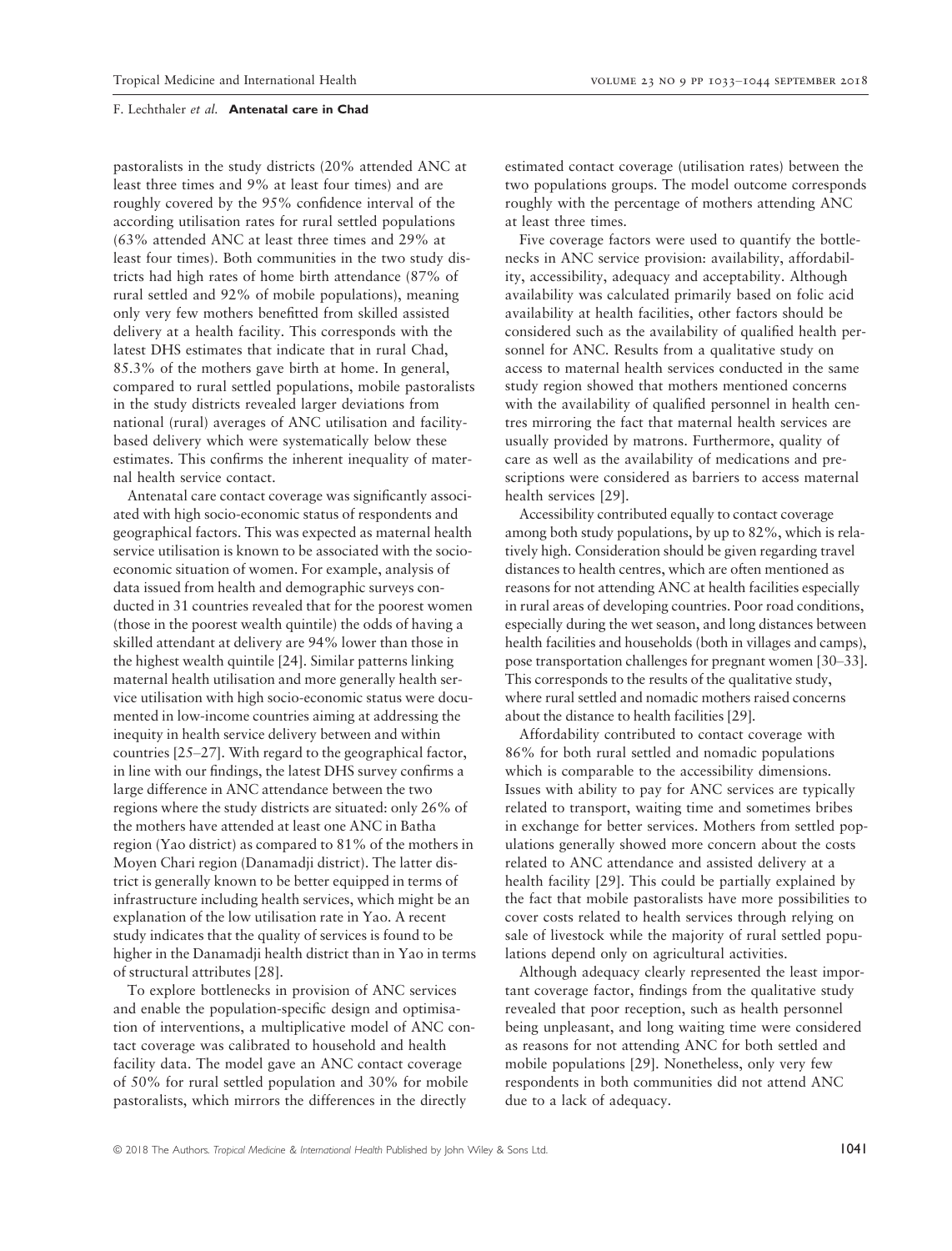Acceptability was the key factor providing the main contribution to the model outcome, reducing ANC contact coverage by 81% for rural settled populations and 52% for mobile pastoralists. It was also the coverage factor revealing the largest difference between the two population groups, which suggests a large potential to improve equality of maternal health outcomes. The specific reasons of low acceptability of ANC services are likely to be inadequate information and cultural issues. The cultural distance between the provision of maternal health services and the target communities seemed particularly large for mobile populations. For example, it was found that rural women rely on the husband's approval for visiting a health facility which was particularly challenging in nomadic communities where men are frequently absent due to mobile pastoralism [29]. Furthermore, appropriate information on ANC services and the importance for pregnant women and child health was lacking. Confusion about ANC services and not being aware of the importance of delivery in a health facility was among the reasons preventing child and maternal health service utilisation for mothers from rural settled and mobile populations. Women from mobile pastoralist communities appeared to be particularly ill-informed which led to a biased perception on ANC, where they considered the services only necessary in case of severe illness [29]. In line with these findings, results from a recent study on vaccine hesitancy among mobile pastoralist communities conducted in one of the two concerned health districts (Danamadji) revealed that the lack of appropriate information and cultural issues were respectively cited as the main factors preventing mobile pastoralists from accessing vaccination services [34]. These reasons were all captured under the acceptability factor in the present study. Furthermore, rural populations typically prefer to utilise alternative health services such as traditional birth attendants, traditional healers and 'marabout' services, only travelling to health facilities for complicated cases [35, 36], which is also confirmed by the results of the qualitative study [29].

To foster more equal coverage between rural settled and mobile populations in Chad, these results suggest that particular attention must be paid to acceptability of ANC and general maternal health services among mobile pastoralist communities. Adapted information campaigns for illiterate men and women which target specific cultural barriers of mobile pastoralist as well as rural settled populations are required to increase acceptability in these communities. Furthermore, next to improving the quality of care, appropriate health financing schemes for poor households need to be considered. A participatory process bringing together all relevant stakeholders and community representatives would contribute to increase

acceptability and also help prioritise actions towards greater ANC service contact. Encouraging and accompanying the current community health worker strategy of the Chadian Ministry of Health would be an appropriate option to increase coverage and reduce inequalities.

This study was limited by challenges in observing health outcomes of ANC services, so the actual ANC coverage was measured through contact coverage which only covers the proportion of persons in need of a service who receive an appropriate intervention. This measure did not capture the probability that this population receives the health gain. As a consequence, the analysis focused more on the demand-side limitations of the service provision excluding potential bottlenecks arising from insufficient quality of the service that prevent it from having an impact on the target population. Furthermore, the different coverage factors were derived based on participant reported reasons for not attending ANC. This process was based on a deductive approach: participant open answers were mapped to pre-defined answer categories which were then assigned to the five coverage factors. As this process allowed for possible misclassifications, sensitivity analysis was applied to address uncertainty around these answers and to validate and quantify the impact on the model outcome. In addition, the multiplicative model assumed independence between the single factors. As coverage factors were derived based on potential multiple answers from study participants, potential correlations between the single factors could not be excluded, which might explain that ANC 1 coverage from the multiplicative model is lower than the direct estimate. To address this concern, the distribution of multiple answers was carefully examined, revealing that most answers from individual participants could be matched to a single coverage factor. Differences in coverage factors between the two populations may also be driven by socio-demographic differences between the two groups. In fact, mobile pastoralist mothers appeared to be younger and less educated on average. Sensitivity analysis showed, however, that the difference in contact coverage between the two population groups was robust to the inclusion of uncertainty in participant responses. Last, the choice of different data sources for calibrating the coverage factors (household and health facility survey) was subject to different sources of bias and level of quality which might have affected the final results.

# Conclusions

Contact coverage of ANC services was low in rural Chad, particularly for mobile pastoralists. Acceptability of ANC services was the most sensitive factor for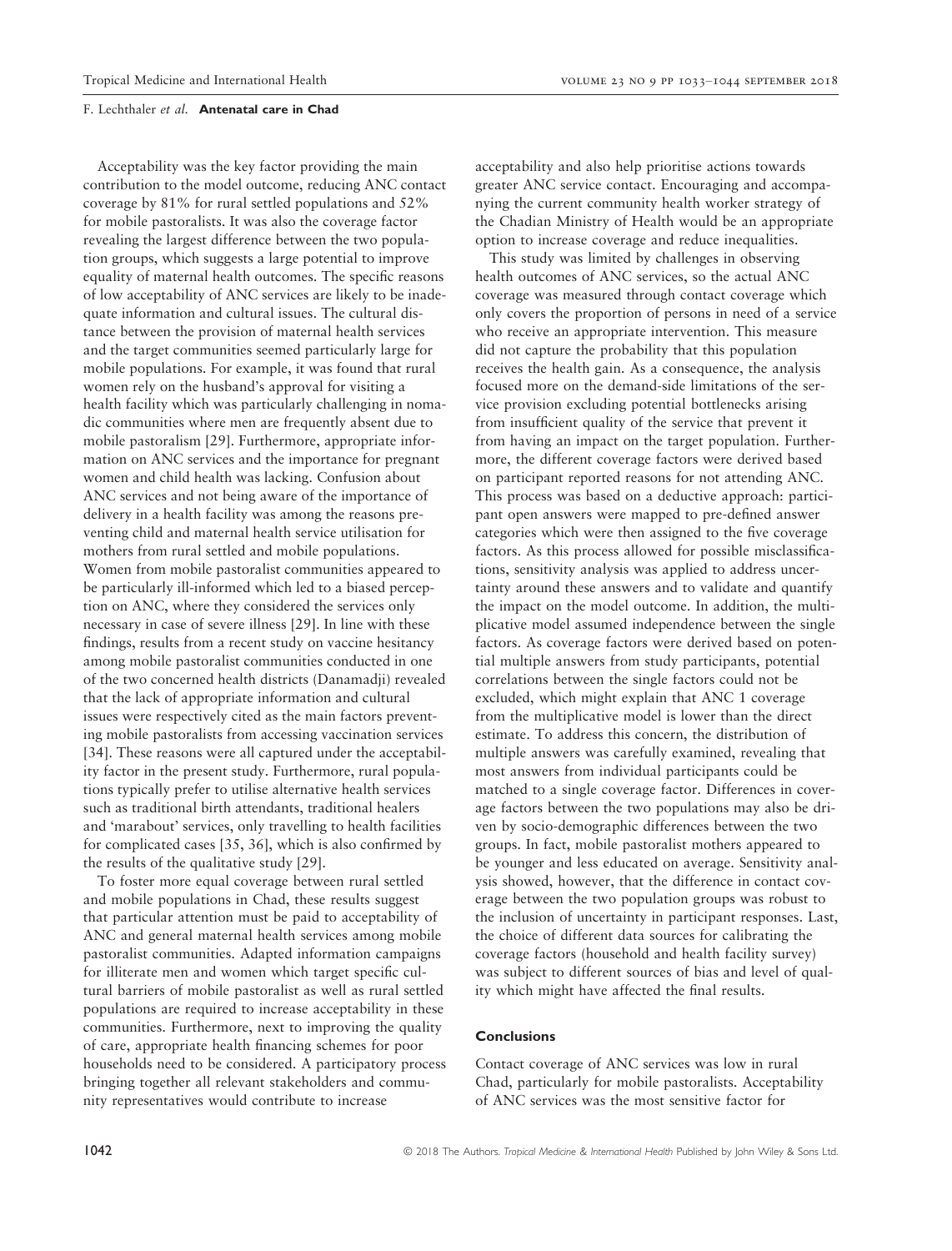increasing coverage, especially among mobile pastoralists. Interventions focused on overcoming bottlenecks by targeting the factors with the highest population-specific leverage will foster effective and equitable health services and increase coverage.

# Acknowledgements

We would like to thank the field data collection team from CSSI and IRED, the communities in the study zones, the local health staff who participated in the study, and the administrative and traditional authorities for their availability and support for the study. We are grateful to Dr. Lisa Crump from Swiss TPH for providing language editing of the manuscript. We deeply appreciate the health system support programme called 'Projet d'Appui aux Districts Sanitaires au Tchad (PADS)', Swiss Agency for Development and Cooperation-funded project, which funded the study.

#### References

- 1. WHO. WHO, UNICEF, UNFPA, World Bank Group, and United Nations Population Division Trends in Maternal Mortality: 1990 to 2015. World Health Organization: Geneva, 2015. Population and Development Review.
- 2. Victora CG, Barros AJ, França GV, da Silva IC, Carvajal-Velez L, Amouzou A. The contribution of poor and rural populations to national trends in reproductive, maternal, newborn, and child health coverage: analyses of cross-sectional surveys from 64 countries. Lancet Glob Health 2017: 5: e402–e407.
- 3. Gwatkin DR, Bhuiya A, Victora CG. Making health systems more equitable. Lancet 2004: 364: 1273–1280.
- 4. Campbell OM, Graham WJ, Lancet Maternal Survival Series steering group. Strategies for reducing maternal mortality: getting on with what works. Lancet 2006: 368: 1284–1299.
- 5. INSEED. Enquête par grappes à indicateurs multiples "MICS-Tchad 2010". Institut National de la Statistique, des Études Économiques et Démographiques (INSEED): N'Djamena, Chad, 2011.
- 6. Zinsstag J, Bonfoh B, Cissé G et al. 29 Towards equity effectiveness in health interventions. Res Sustain Dev 2011: 6: 623–640.
- 7. Schelling E, Bechir M, Ahmed MA, Wyss K, Randolph TF, Zinsstag J. Human and animal vaccination delivery to remote nomadic families, Chad. Emerg Infect Dis 2007: 13: 373–379.
- 8. Zinsstag J, Ould Taleb M, Craig PS. Editorial: health of nomadic pastoralists: new approaches towards equity effectiveness. Trop Med Int Health 2006: 11: 565–568.
- 9. Vlassoff C, Tanner M. The relevance of rapid assessment to health research and interventions. Health Policy Plan 1992: 7: 1–9.
- 10. Tanahashi T. Health service coverage and its evaluation. Bull World Health Organ 1978: 56: 295.
- 11. Mosimann L, Traore A, Mauti S et al. A mixed methods approach to assess animal vaccination programmes: the case of rabies control in Bamako, Mali. Acta Trop 2017: 165: 203–215.
- 12. Baker U, Peterson S, Marchant T et al. Identifying implementation bottlenecks for maternal and newborn health interventions in rural districts of the United Republic of Tanzania. Bull World Health Organ 2015: 93: 380–389.
- 13. Soto EJ, la Vincente S, Clark A et al. Developing and costing local strategies to improve maternal and child health: the investment case framework. PLoS Med 2012: 9: e1001282.
- 14. Kiwanuka Henriksson D, Fredriksson M, Waiswa P, Selling K, Swartling Peterson S. Bottleneck analysis at district level to illustrate gaps within the district health system in Uganda. Glob Health Action 2017: 10: 1327256.
- 15. Hollowell J, Oakley L, Kurinczuk JJ, Brocklehurst P, Gray R. The effectiveness of antenatal care programmes to reduce infant mortality and preterm birth in socially disadvantaged and vulnerable women in high-income countries: a systematic review. BMC Pregnancy Childbirth 2011: 11: 13.
- 16. Weibel D, Bechir M, Hattendorf J, Bonfoh B, Zinsstag J, Schelling E. Random demographic household surveys in highly mobile pastoral communities in Chad. Bull World Health Organ 2011: 89: 385–389.
- 17. Tugwell P, de Savigny D, Hawker G, Robinson V. Applying clinical epidemiological methods to health equity: the equity effectiveness loop. BMJ 2006: 332: 358.
- 18. Obrist B, Iteba N, Lengeler C et al. Access to health care in contexts of livelihood insecurity: a framework for analysis and action. PLoS Med 2007: 4: 1584–1588.
- 19. Muthiani Y, Traore A, Mauti S, Zinsstag J, Hattendorf J. Low coverage of central point vaccination against dog rabies in Bamako, Mali. Prev Vet Med 2015: 120: 203–209.
- 20. INSEED. Deuxième Recensement Général de la Population et de l'Habitat (RGPH2, 2009). Institut National de la Statistique, des Études Économiques ET Démographiques (INSEED): N'Djamena, Chad, 2014.
- 21. Bennett S, Woods T, Liyanage WM, Smith DL. 1991. A simplified general method for cluster-sample surveys of health in developing countries.
- 22. Schelling E. Human and Animal Health in Nomadic Pastoralist of Chad: Zoonoses, Morbidity and Health Services. University of Basel: Basel, 2002.
- 23. Filmer D, Pritchett LH. Estimating wealth effects without expenditure data—or tears: an application to educational enrollments in states of India. Demography 2001: 38: 115-132.
- 24. Ahmed S, Creanga AA, Gillespie DG, Tsui AO. Economic status, education and empowerment: implications for maternal health service utilization in developing countries. PLoS ONE 2010: 5: e11190.
- 25. Peters DH, Garg A, Bloom G, Walker DG, Brieger WR, Hafizur Rahman M. Poverty and access to health care in developing countries. Ann N Y Acad Sci 2008: 1136: 161–171.
- 26. Wagstaff A. Poverty and health sector inequalities. Bull World Health Organ 2002: 80: 97–105.